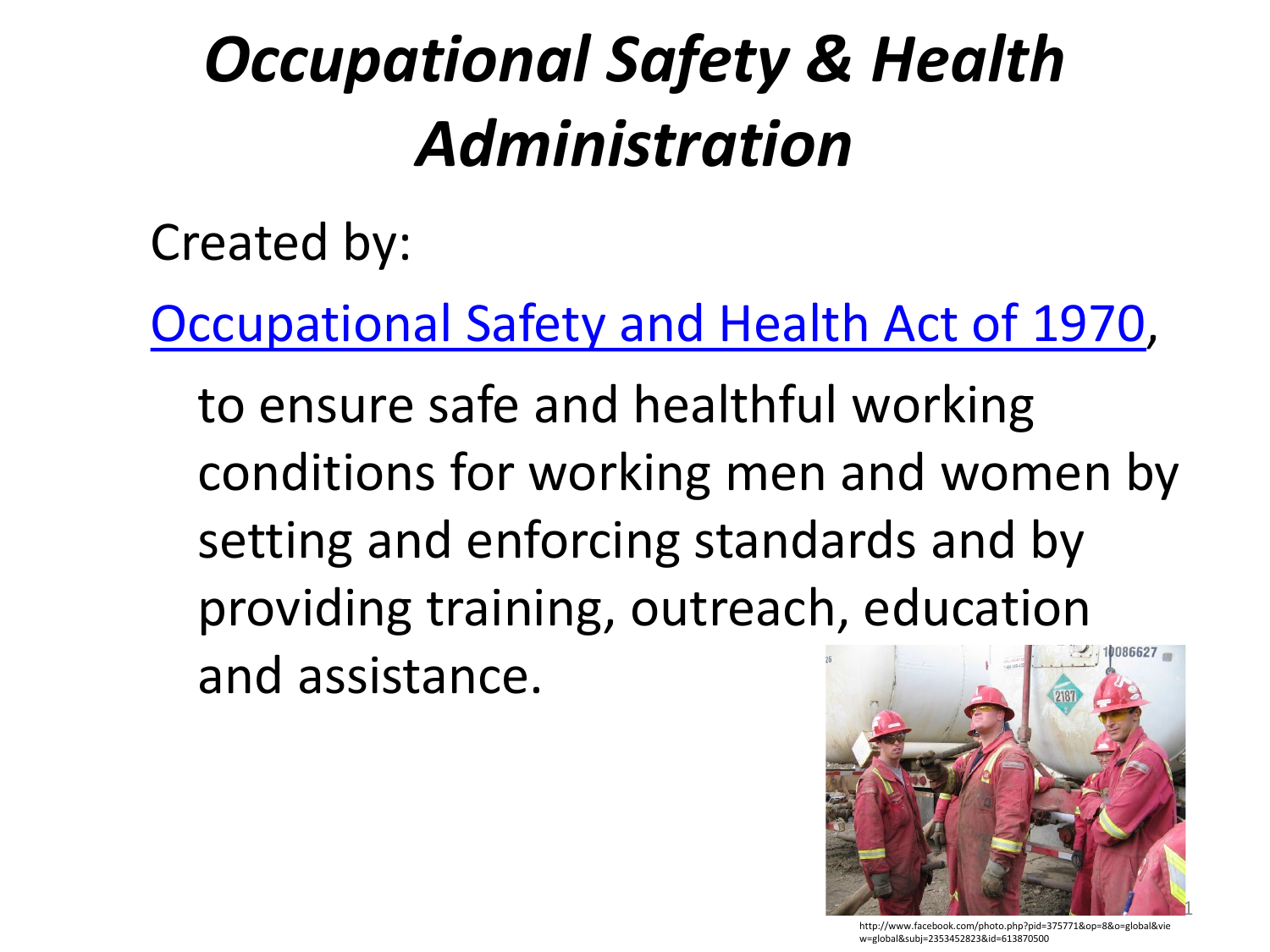## *OSHA – Workers Rights*

Workers are entitled to working conditions that do not pose a risk of serious harm. To help assure a safe and healthful workplace, OSHA also provides workers with the right to:

- Receive information and training about hazards, methods to prevent harm, and the OSHA standards that apply to their workplace. The training must be in a language you can understand;
- Observe testing that is done to find hazards in the workplace and get test results;
- Review records of work-related injuries and illnesses;
- Get copies of their medical records;
- Request OSHA to inspect their workplace; and
- Use their rights under the law free from retaliation and discrimination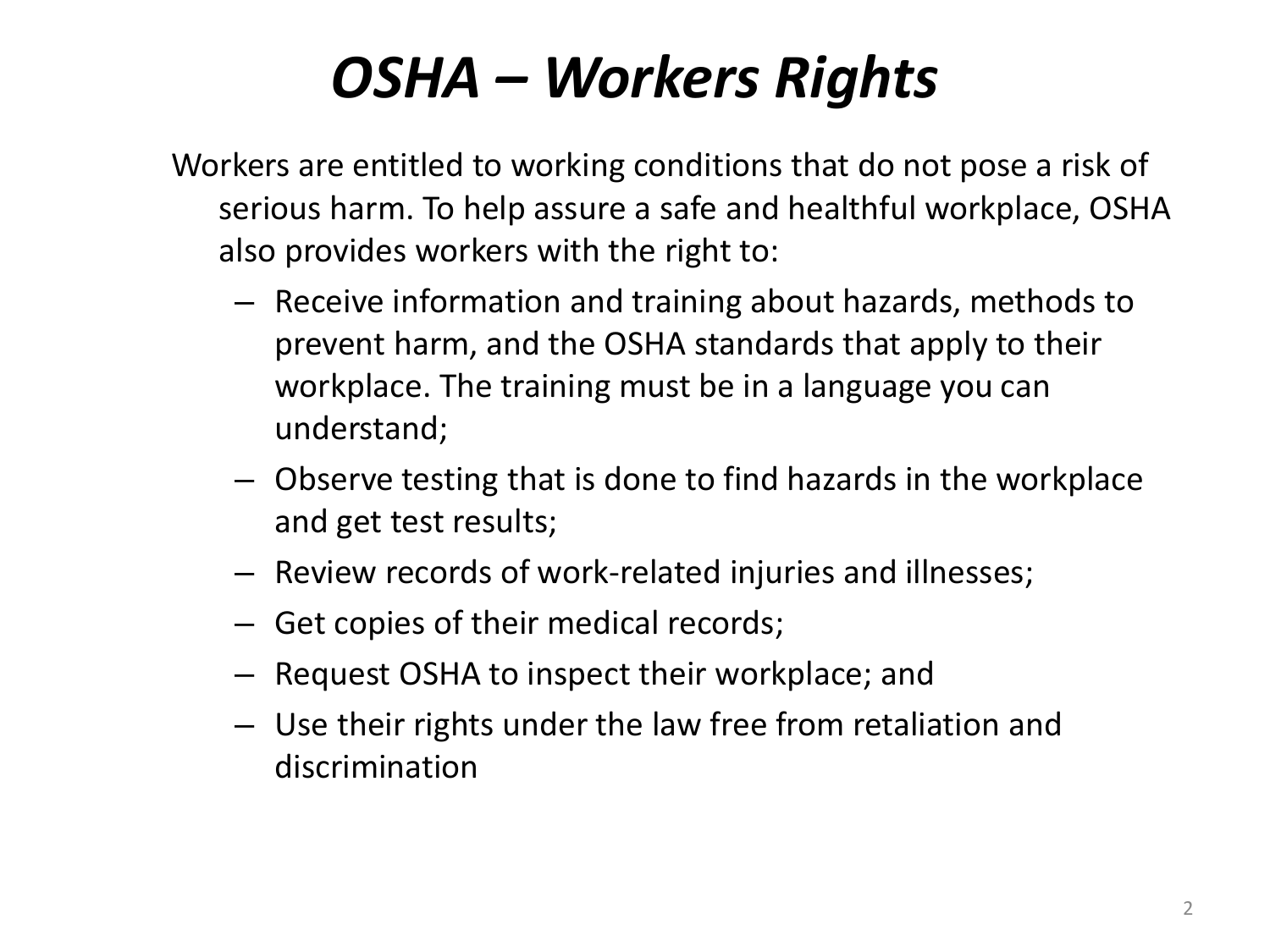# *OSHA – Employer's Responsibilities*

Employers have the responsibility to provide a safe workplace.

- MUST provide their employees with a workplace that does not have serious hazards and follow all OSHA safety and health standards.
- Find and correct safety and health problems
- Requires that employers have to try to eliminate or reduce hazards first by making changes in working conditions rather than just relying on masks, gloves, ear plugs or other types of personal protective equipment (PPE).
- Switching to safer chemicals, enclosing processes to trap harmful fumes, or using ventilation systems to clean the air are examples of effective ways to get rid of or minimize risks.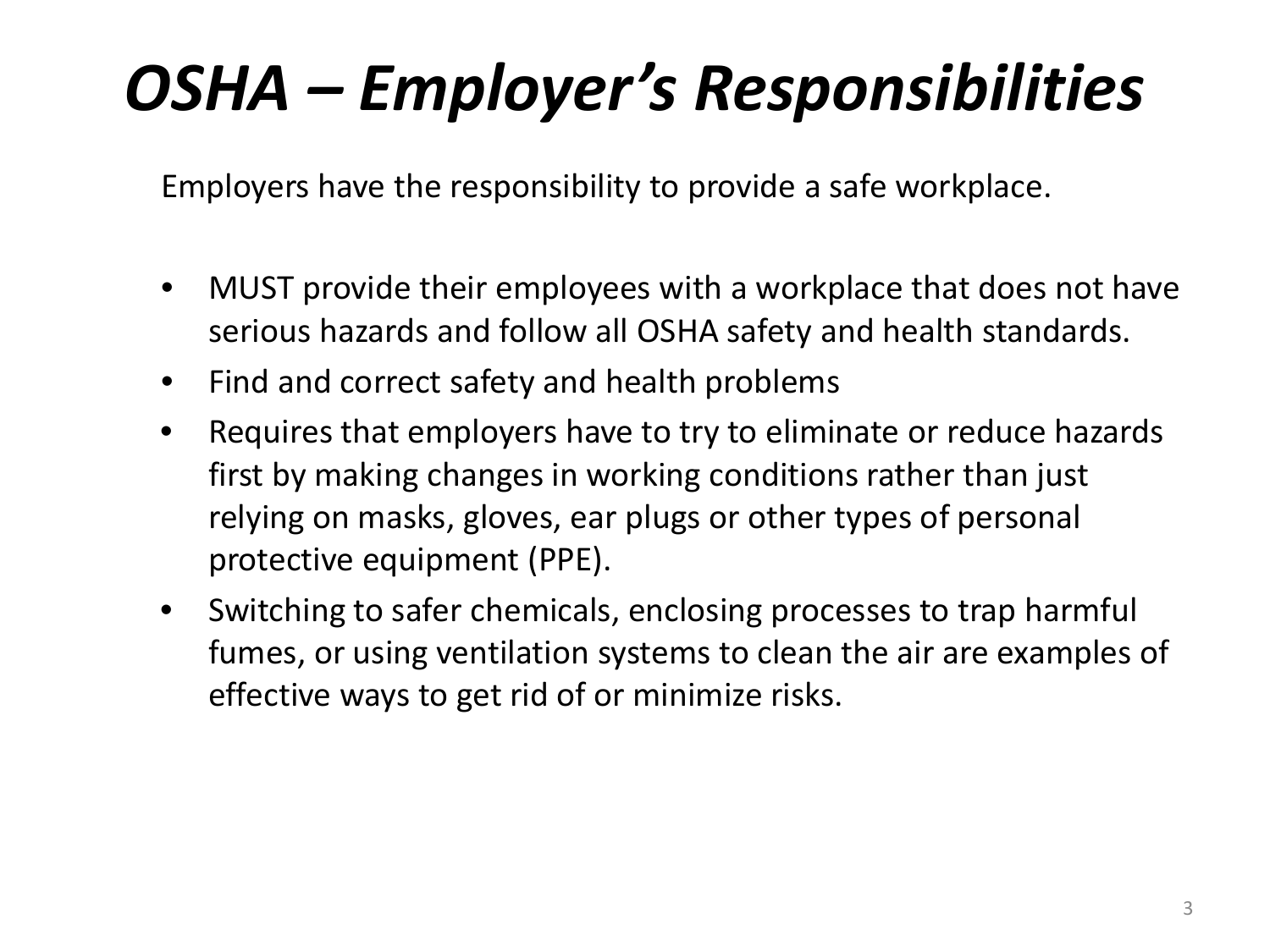# *OSHA*

• OSHA protects workers who complain to their employer, OSHA, or other government agencies about unsafe or unhealthful working conditions in the workplace or environmental problems. You cannot be transferred, denied a raise, have your hours reduced, be fired, or punished in any other way because you used any right afforded to you under the OSHA Act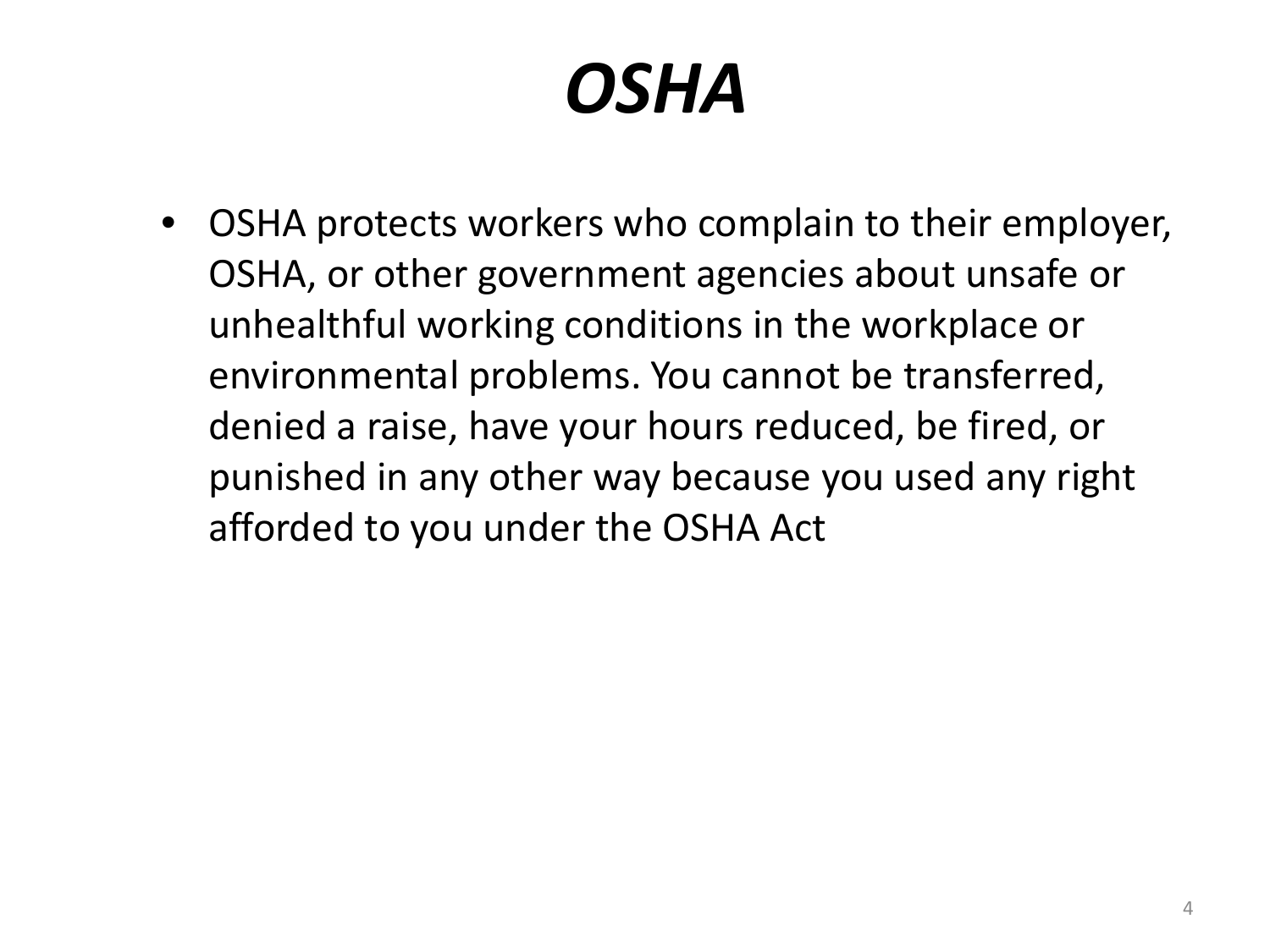## Acronyms

NIOSH – National Institute for Occupational Safety and Health

- SIC Standard Industrial Classification
- REL Recommended Exposure Limit (NIOSH limit)
- PEL Permissible Exposure Limit (OSHA Limit)
- IDLH Immediately Dangerous to Life and Health (OSHA Limit)
- MSDS Material Safety Data Sheet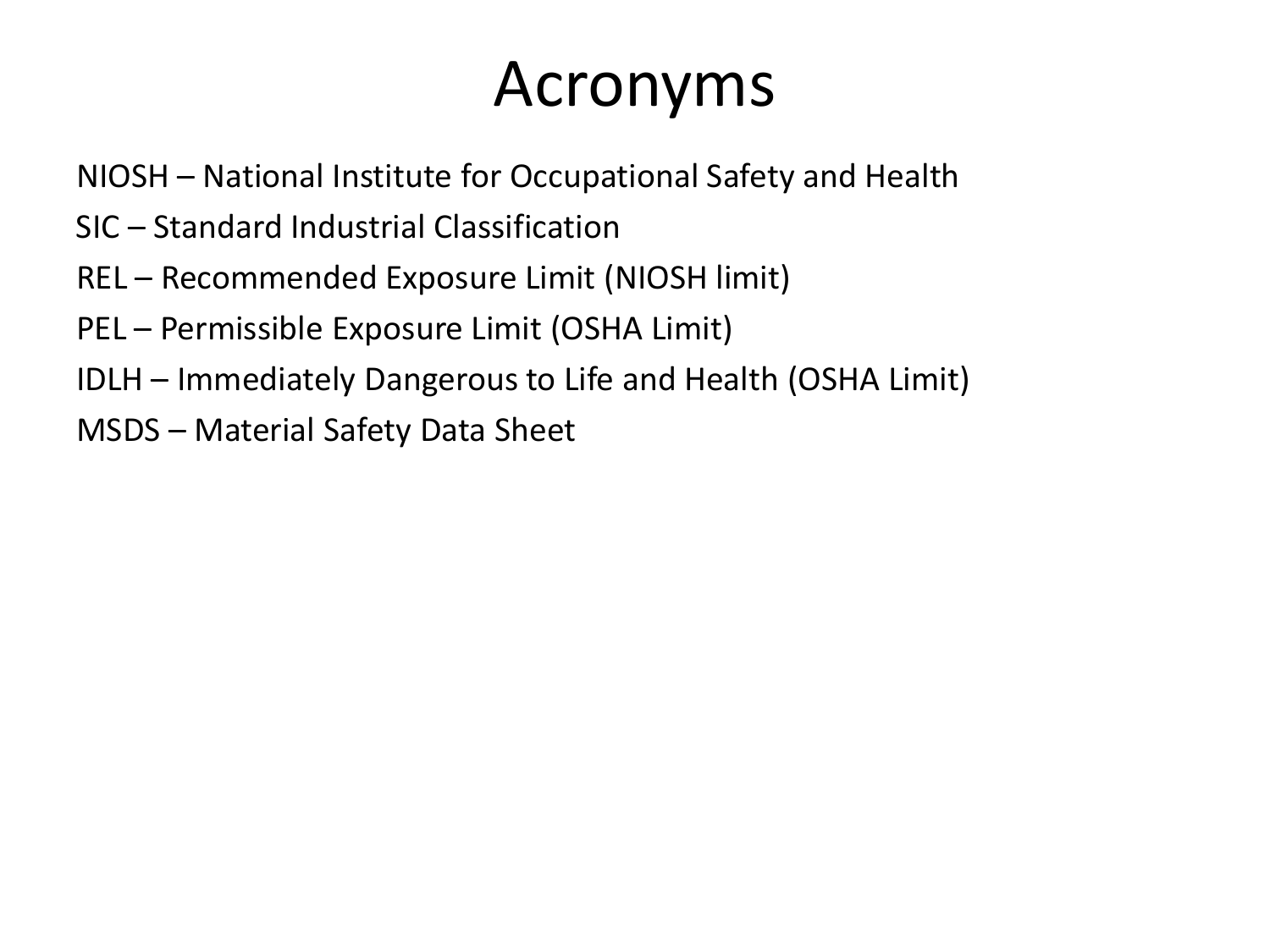### OSHA Standards

- Frequently Cited OSHA Standards are available by SIC Code
- Primary Oil & Gas SIC Codes are:
	- 131 Crude petroleum and natural gas
		- [1311](http://www.osha.gov/pls/imis/citedstandard.sic?p_sic=1311&p_esize=&p_state=FEFederal) Crude petroleum and natural gas ([SIC description](http://www.osha.gov/pls/imis/sic_manual.display?id=387&tab=description))
	- 138 Oil and gas field services
		- [1381](http://www.osha.gov/pls/imis/citedstandard.sic?p_esize=&p_state=FEFederal&p_sic=1381) Drilling oil and gas wells [\(SIC description\)](http://www.osha.gov/pls/imis/sic_manual.display?id=389&tab=description)
		- [1382](http://www.osha.gov/pls/imis/citedstandard.sic?p_esize=&p_state=FEFederal&p_sic=1382) Oil and gas field exploration services ([SIC description](http://www.osha.gov/pls/imis/sic_manual.display?id=390&tab=description))
		- [1389](http://www.osha.gov/pls/imis/citedstandard.sic?p_esize=&p_state=FEFederal&p_sic=1389) Oil and gas field services, not elsewhere classified (SIC [description](http://www.osha.gov/pls/imis/sic_manual.display?id=391&tab=description)

\* SIC(Standard Industrial Classification)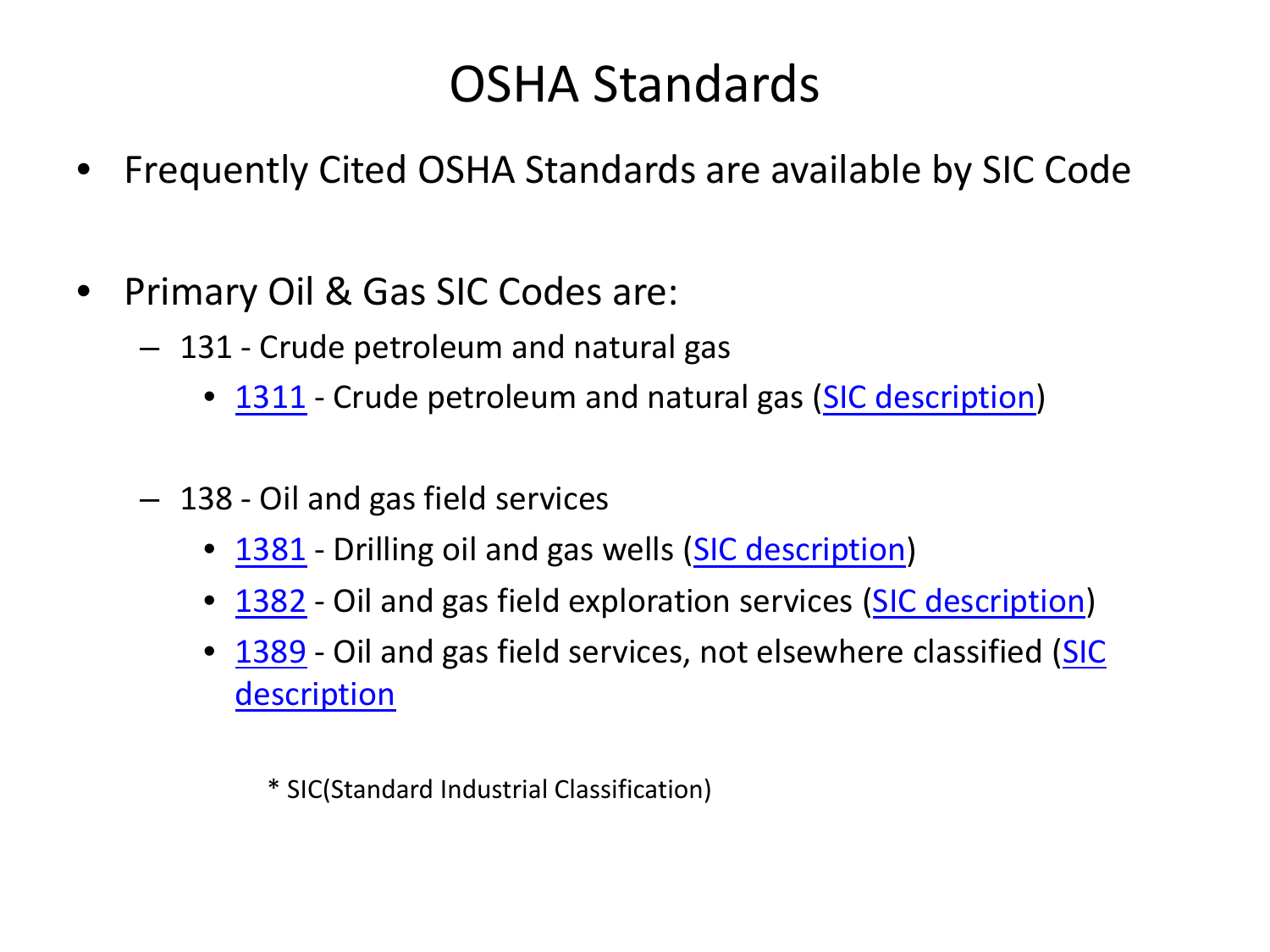### SIC Code:

### 1311 Crude Petroleum and Natural Gas

Establishments primarily engaged in operating oil and gas field properties. Such activities may include exploration for crude petroleum and natural gas; drilling, completing, and equipping wells; operation of separators, emulsion breakers, desilting equipment, and field gathering lines for crude petroleum; and all other activities in the preparation of oil and gas up to the point of shipment from the producing property. This industry includes the production of oil through the mining and extraction of oil from oil shale and oil sands and the production of gas and hydrocarbon liquids through gasification, liquid faction, and pyrolysis of coal at the mine site. Also included are establishments which have complete responsibility for operating oil and gas wells for others on a contract or fee basis. Establishments primarily engaged in performing oil field services for operators on a contract or fee basis are classified in Industry Group 138. Coal gasification at the mine site

- Coal liquefaction at the mine site
- Coal pyrolysis at the mine site
- Crude oil production
- Crude petroleum production
- Kerogen processing
- Natural gas production
- Oil sand mining
- Oil shale mining
- Tar sands mining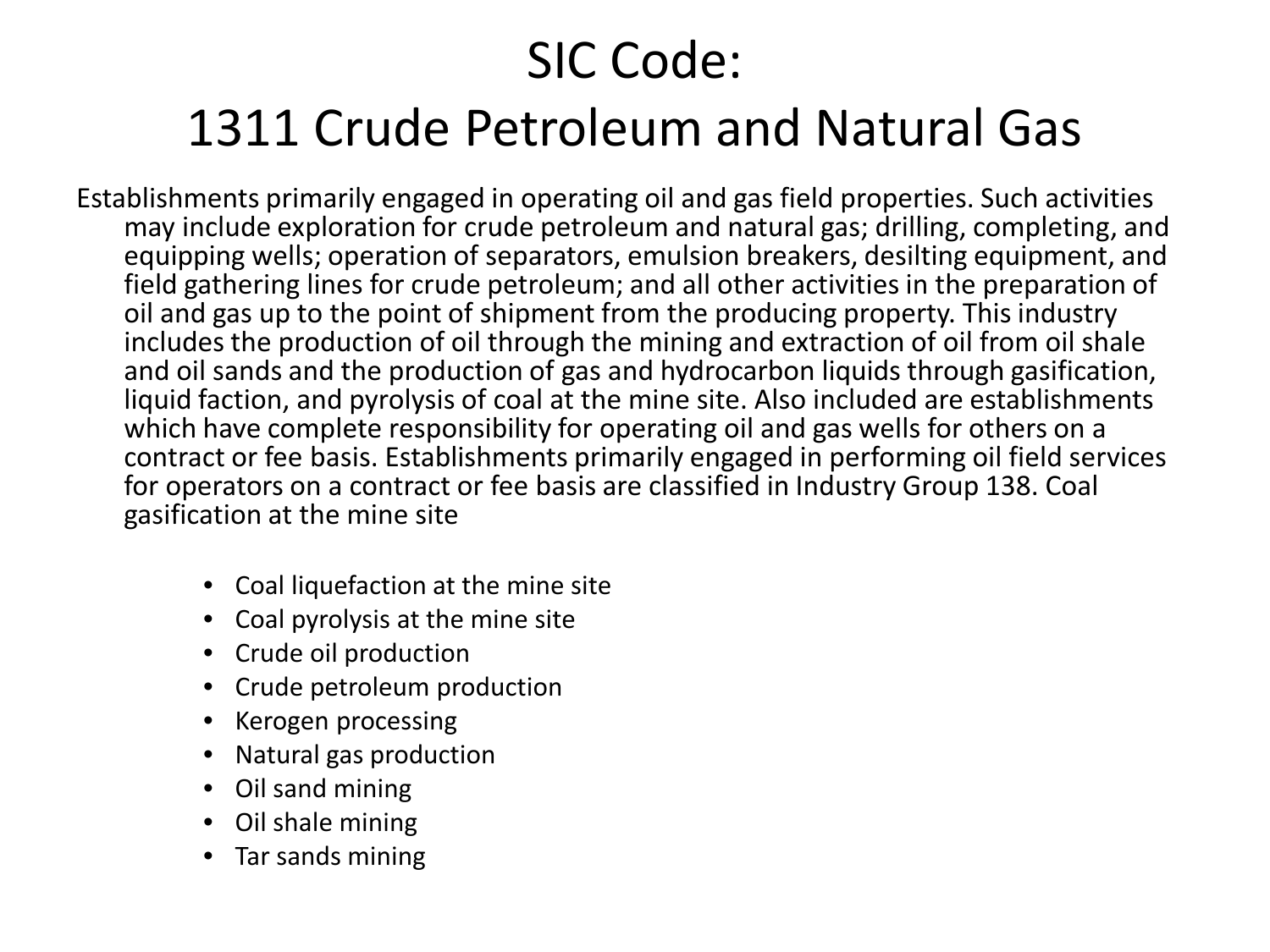Generally the Oil and Gas Industry have to meet the following OSHA standards

- General Industry [\(29 CFR 1910](http://www.osha.gov/pls/oshaweb/owastand.display_standard_group?p_toc_level=1&p_part_number=1910))
	- [1910 Subpart D](http://www.osha.gov/pls/oshaweb/owastand.display_standard_group?p_toc_level=1&p_part_number=1910), Walking-working surfaces
		- [1910.22](http://www.osha.gov/pls/oshaweb/owadisp.show_document?p_table=STANDARDS&p_id=9714), General requirements [[related topic page\]](http://www.osha.gov/SLTC/walkingworkingsurfaces/index.html)
		- [1910.23](http://www.osha.gov/pls/oshaweb/owadisp.show_document?p_table=STANDARDS&p_id=9715), Guarding floor and wall openings and holes [[related topic page\]](http://www.osha.gov/SLTC/fallprotection/index.html)
		- [1910.24](http://www.osha.gov/pls/oshaweb/owadisp.show_document?p_table=STANDARDS&p_id=9716), Fixed industrial stairs
		- [1910.27](http://www.osha.gov/pls/oshaweb/owadisp.show_document?p_table=STANDARDS&p_id=9719), Fixed ladders
	- [1910 Subpart E](http://www.osha.gov/pls/oshaweb/owastand.display_standard_group?p_toc_level=1&p_part_number=1910), Exit routes, emergency action plans, and fire prevention plans [[related topic page\]](http://www.osha.gov/SLTC/emergencypreparedness/index.html)
		- [1910.36](http://www.osha.gov/pls/oshaweb/owadisp.show_document?p_table=STANDARDS&p_id=9724), Design and construction requirements for exit routes
		- [1910.37](http://www.osha.gov/pls/oshaweb/owadisp.show_document?p_table=STANDARDS&p_id=9725), Maintenance, safeguards, and operational features for exit routes
	- [1910 Subpart F,](http://www.osha.gov/pls/oshaweb/owastand.display_standard_group?p_toc_level=1&p_part_number=1910) Powered platforms, manlifts, and vehicle-mounted work platforms
		- [1910.66](http://www.osha.gov/pls/oshaweb/owadisp.show_document?p_table=STANDARDS&p_id=9727), Powered platforms for building maintenance
			- [Appendix C,](http://www.osha.gov/pls/oshaweb/owadisp.show_document?p_table=STANDARDS&p_id=9730) Personal fall arrest system (section I mandatory; sections II and III non- mandatory)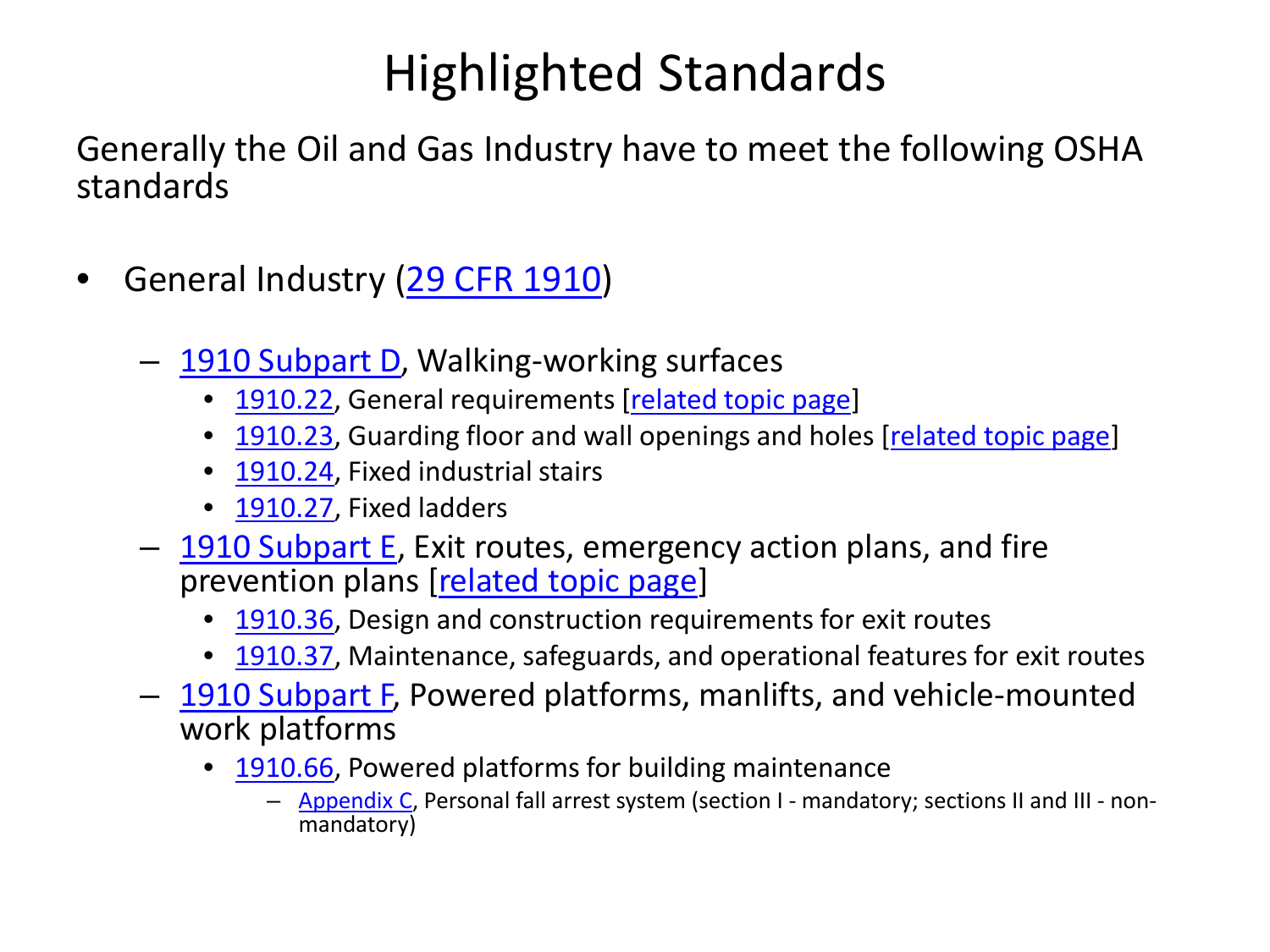- [1910 Subpart G,](http://www.osha.gov/pls/oshaweb/owastand.display_standard_group?p_toc_level=1&p_part_number=1910) Occupational health and environment control
	- [1910.95](http://www.osha.gov/pls/oshaweb/owadisp.show_document?p_table=STANDARDS&p_id=9735), Occupational noise exposure. Note: In 1910.95 (O) it states: "Paragraphs (c) through (n) of this section shall not apply to employers engaged in oil and gas well drilling and servicing operations."
- [1910 Subpart H](http://www.osha.gov/pls/oshaweb/owastand.display_standard_group?p_toc_level=1&p_part_number=1910), Hazardous materials
	- [1910.106,](http://www.osha.gov/pls/oshaweb/owadisp.show_document?p_table=STANDARDS&p_id=9752) Flammable and combustible liquids
	- [1910.110,](http://www.osha.gov/pls/oshaweb/owadisp.show_document?p_table=STANDARDS&p_id=9756) Storage and handling of liquefied petroleum gases
	- [1910.120,](http://www.osha.gov/pls/oshaweb/owadisp.show_document?p_table=STANDARDS&p_id=9765) Hazardous waste operations and emergency response
- [1910 Subpart I,](http://www.osha.gov/pls/oshaweb/owastand.display_standard_group?p_toc_level=1&p_part_number=1910) Personal protective equipment
	- [1910.132,](http://www.osha.gov/pls/oshaweb/owadisp.show_document?p_table=STANDARDS&p_id=9777) General requirements [\[related topic page](http://www.osha.gov/SLTC/personalprotectiveequipment/index.html)]
	- [1910.133,](http://www.osha.gov/pls/oshaweb/owadisp.show_document?p_table=STANDARDS&p_id=9778) Eye and face protection
	- [1910.134,](http://www.osha.gov/pls/oshaweb/owadisp.show_document?p_table=STANDARDS&p_id=12716) Respiratory protection [[related topic page\]](http://www.osha.gov/SLTC/respiratoryprotection/index.html)
	- [1910.135,](http://www.osha.gov/pls/oshaweb/owadisp.show_document?p_table=STANDARDS&p_id=9785) Head protection
	- [1910.136,](http://www.osha.gov/pls/oshaweb/owadisp.show_document?p_table=STANDARDS&p_id=9786) Occupational foot protection
- [1910 Subpart J,](http://www.osha.gov/pls/oshaweb/owastand.display_standard_group?p_toc_level=1&p_part_number=1910) General environmental controls
	- [1910.141,](http://www.osha.gov/pls/oshaweb/owadisp.show_document?p_table=STANDARDS&p_id=9790) Sanitation
	- [1910.145,](http://www.osha.gov/pls/oshaweb/owadisp.show_document?p_table=STANDARDS&p_id=9794) Specifications for accident prevention signs and tags
	- [1910.146,](http://www.osha.gov/pls/oshaweb/owadisp.show_document?p_table=STANDARDS&p_id=9797) Permit-required confined spaces [[related topic page\]](http://www.osha.gov/SLTC/confinedspaces/index.html)
	- [1910.147,](http://www.osha.gov/pls/oshaweb/owadisp.show_document?p_table=STANDARDS&p_id=9804) The control of hazardous energy (lockout/tagout) [[related topic page\]](http://www.osha.gov/SLTC/controlhazardousenergy/index.html) – [Appendix A,](http://www.osha.gov/pls/oshaweb/owadisp.show_document?p_table=STANDARDS&p_id=9805) Typical minimal lockout procedures
	- [1910.151,](http://www.osha.gov/pls/oshaweb/owadisp.show_document?p_table=STANDARDS&p_id=9806) Medical services and first aid [\[related topic page\]](http://www.osha.gov/SLTC/medicalfirstaid/index.html)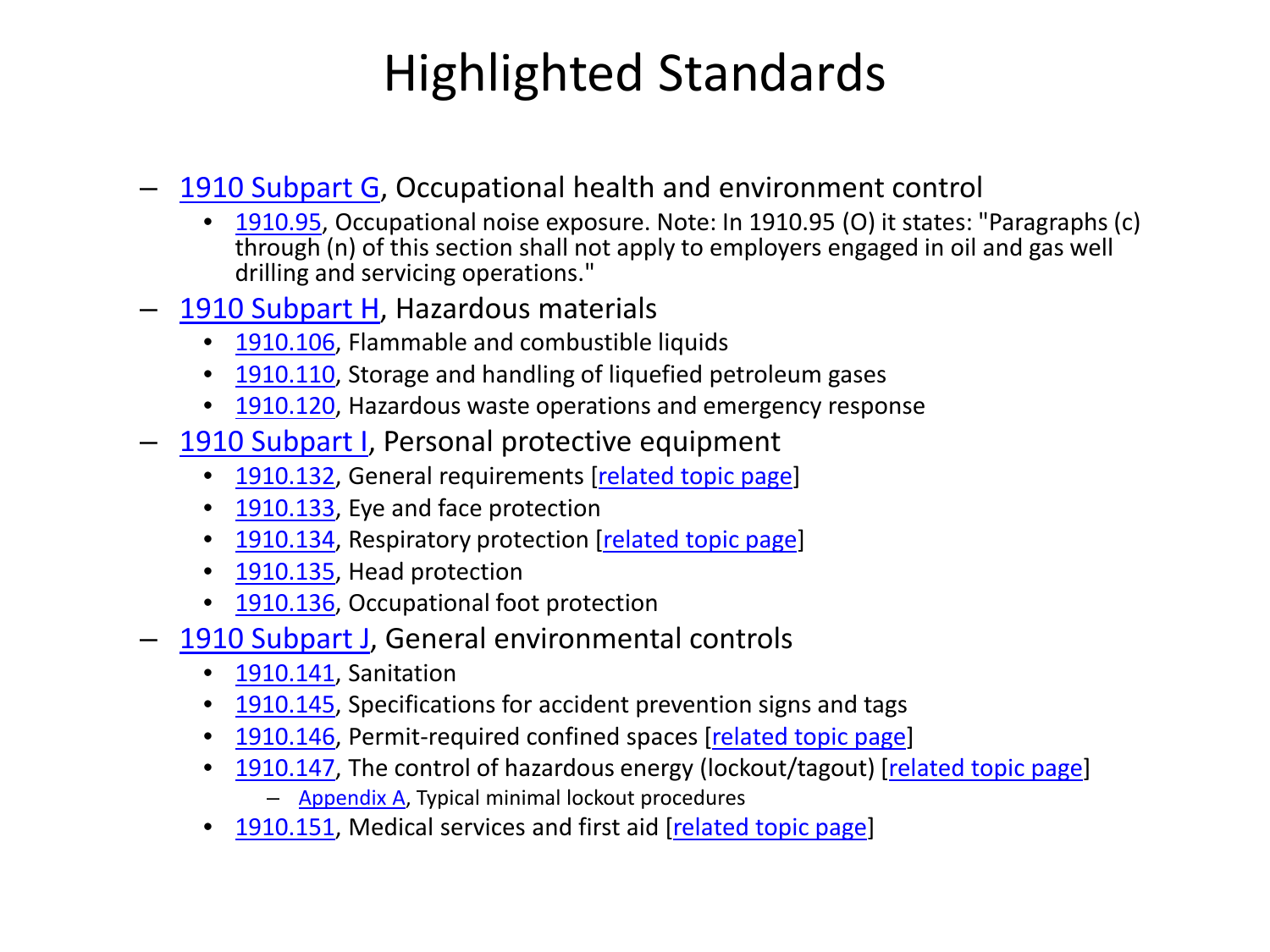- [1910 Subpart L,](http://www.osha.gov/pls/oshaweb/owastand.display_standard_group?p_toc_level=1&p_part_number=1910) Fire protection
	- [1910.157,](http://www.osha.gov/pls/oshaweb/owadisp.show_document?p_table=STANDARDS&p_id=9811) Portable fire extinguishers [\[related topic page](http://www.osha.gov/SLTC/firesafety/index.html)]
	- [1910.165,](http://www.osha.gov/pls/oshaweb/owadisp.show_document?p_table=STANDARDS&p_id=9819) Employee alarm systems
- [1910 Subpart N](http://www.osha.gov/pls/oshaweb/owastand.display_standard_group?p_toc_level=1&p_part_number=1910), Materials handling and storage
	- [1910.176,](http://www.osha.gov/pls/oshaweb/owadisp.show_document?p_table=STANDARDS&p_id=9824) Handling materials general
	- [1910.178,](http://www.osha.gov/pls/oshaweb/owadisp.show_document?p_table=STANDARDS&p_id=9828) Powered industrial trucks
	- [1910.184,](http://www.osha.gov/pls/oshaweb/owadisp.show_document?p_table=STANDARDS&p_id=9834) Slings
- [1910 Subpart O](http://www.osha.gov/pls/oshaweb/owastand.display_standard_group?p_toc_level=1&p_part_number=1910), Machinery and machine guarding
	- [1910.212,](http://www.osha.gov/pls/oshaweb/owadisp.show_document?p_table=STANDARDS&p_id=9836) General requirements for all machines
	- [1910.215,](http://www.osha.gov/pls/oshaweb/owadisp.show_document?p_table=STANDARDS&p_id=9839) Abrasive wheel machinery
	- [1910.219,](http://www.osha.gov/pls/oshaweb/owadisp.show_document?p_table=STANDARDS&p_id=9847) Mechanical power-transmission apparatus
- [1910 Subpart P](http://www.osha.gov/pls/oshaweb/owastand.display_standard_group?p_toc_level=1&p_part_number=1910), Hand and portable powered tools and other hand-<br>held equipment
	- [1910.242,](http://www.osha.gov/pls/oshaweb/owadisp.show_document?p_table=STANDARDS&p_id=9849) Hand and portable powered tools and equipment, general
- [1910 Subpart Q,](http://www.osha.gov/pls/oshaweb/owastand.display_standard_group?p_toc_level=1&p_part_number=1910) Welding, cutting, and brazing
	- [1910.252,](http://www.osha.gov/pls/oshaweb/owadisp.show_document?p_table=STANDARDS&p_id=9853) General requirements [\[related topic page\]](http://www.osha.gov/SLTC/weldingcuttingbrazing/index.html)
	- [1910.253,](http://www.osha.gov/pls/oshaweb/owadisp.show_document?p_table=STANDARDS&p_id=9854) Oxygen-fuel gas welding and cutting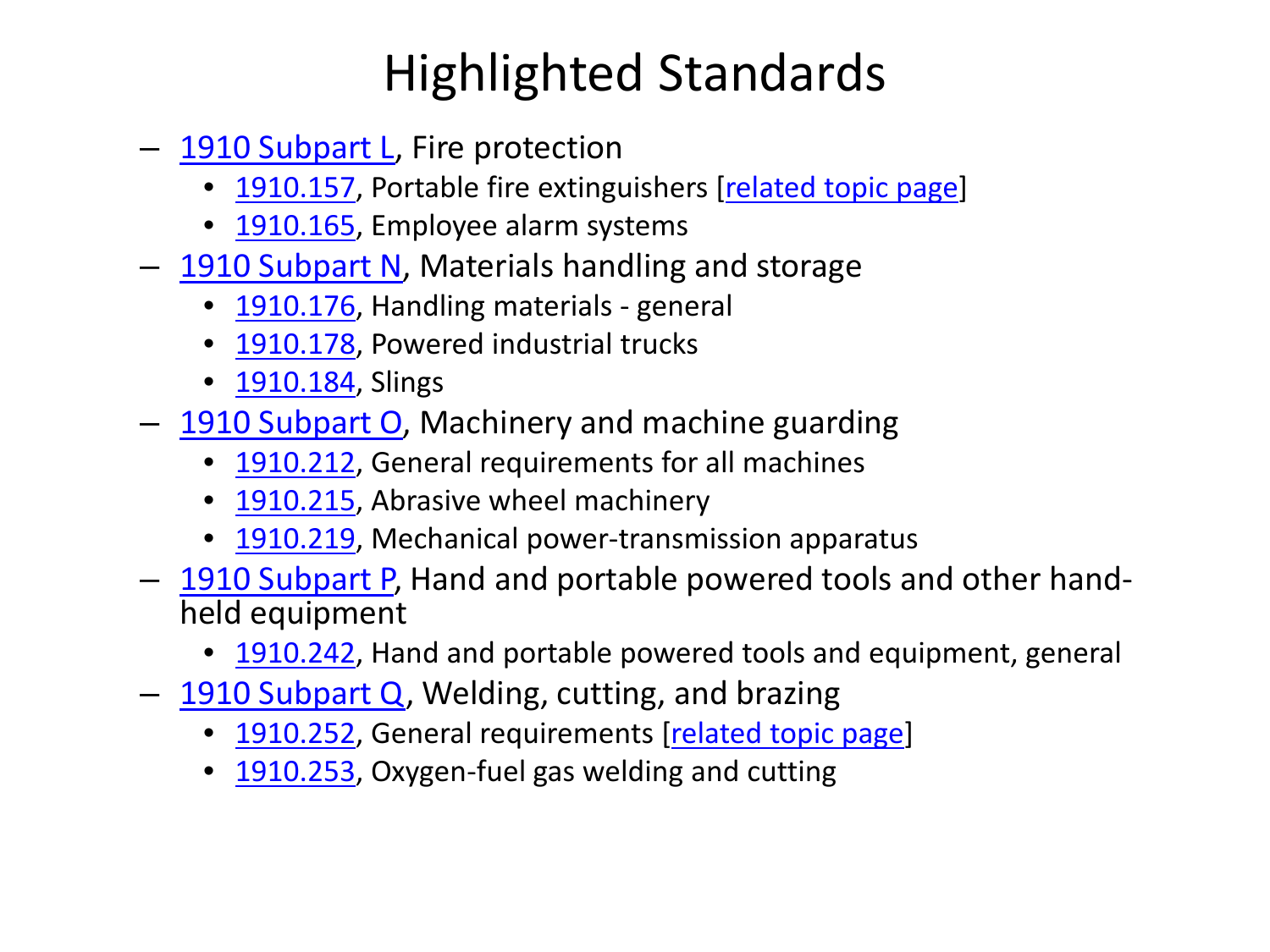- [1910 Subpart S,](http://www.osha.gov/pls/oshaweb/owastand.display_standard_group?p_toc_level=1&p_part_number=1910) Electrical
	- [1910.303](http://www.osha.gov/pls/oshaweb/owadisp.show_document?p_table=STANDARDS&p_id=9880), General requirements [[related topic page](http://www.osha.gov/SLTC/electrical/index.html)]
	- [1910.304](http://www.osha.gov/pls/oshaweb/owadisp.show_document?p_table=STANDARDS&p_id=9881), Wiring design and protection
	- [1910.305](http://www.osha.gov/pls/oshaweb/owadisp.show_document?p_table=STANDARDS&p_id=9882), Wiring methods, components, and equipment for general use
	- [1910.307](http://www.osha.gov/pls/oshaweb/owadisp.show_document?p_table=STANDARDS&p_id=9884), Hazardous (classified) locations
	- [1910.332](http://www.osha.gov/pls/oshaweb/owadisp.show_document?p_table=STANDARDS&p_id=9909), Training
	- [1910.333](http://www.osha.gov/pls/oshaweb/owadisp.show_document?p_table=STANDARDS&p_id=9910), Selection and use of work practices
	- [1910.334](http://www.osha.gov/pls/oshaweb/owadisp.show_document?p_table=STANDARDS&p_id=9911), Use of equipment
	- [1910.335](http://www.osha.gov/pls/oshaweb/owadisp.show_document?p_table=STANDARDS&p_id=9912), Safeguards for personnel protection
- [1910 Subpart Z,](http://www.osha.gov/pls/oshaweb/owastand.display_standard_group?p_toc_level=1&p_part_number=1910) Toxic and hazardous substances [[related topic page\]](http://www.osha.gov/SLTC/hazardoustoxicsubstances/index.html)
	- [1910.1000,](http://www.osha.gov/pls/oshaweb/owadisp.show_document?p_table=STANDARDS&p_id=9991) Air contaminants
	- [1910.1030,](http://www.osha.gov/pls/oshaweb/owadisp.show_document?p_table=STANDARDS&p_id=10051) Bloodborne pathogens
	- [1910.1200,](http://www.osha.gov/pls/oshaweb/owadisp.show_document?p_table=STANDARDS&p_id=10099) Hazard communication [[related topic page](http://www.osha.gov/dsg/hazcom/index.html)]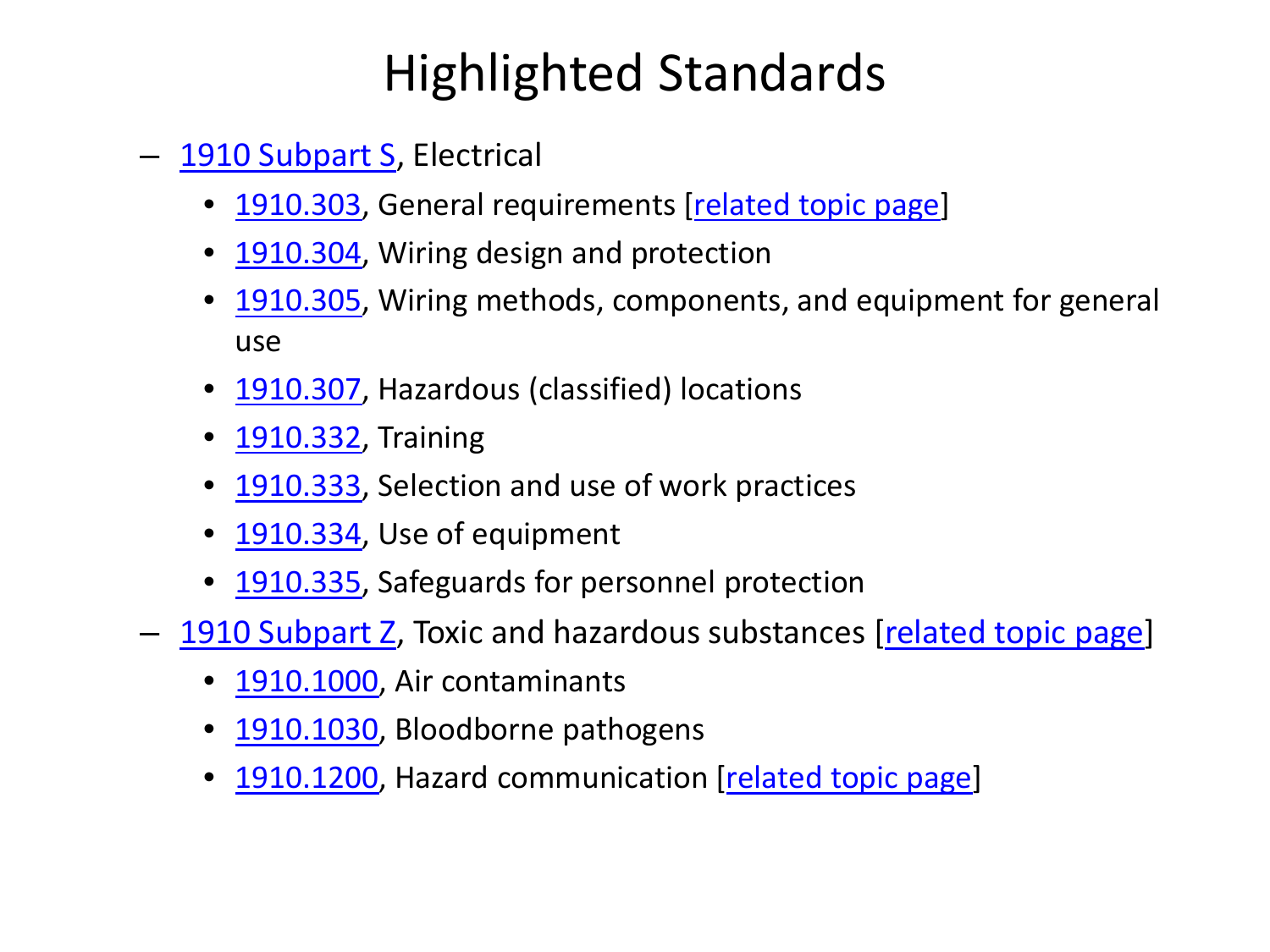### Some Potential Hazards and Their Sources

| <b>Hazard</b>                           | <b>Source</b>                                                                                                                                                                                                                                                                                                                                                                |  |  |
|-----------------------------------------|------------------------------------------------------------------------------------------------------------------------------------------------------------------------------------------------------------------------------------------------------------------------------------------------------------------------------------------------------------------------------|--|--|
| Struck by                               | Falling/moving pipe; tongs and/or spinning chain, kelly, rotary table, etc.; high<br>pressure hose connection failure causing employees to be struck by whipping<br>hose; tools/debris dropped from elevated location in rig; vehicles                                                                                                                                       |  |  |
| Caught in/Between                       | Collars and tongs, spinning chain, and pipe; clothing gets caught in rotary<br>table/drill string                                                                                                                                                                                                                                                                            |  |  |
| Fire/Explosion/High<br>Pressure release | Well blowout, drilling/tripping out/swabbing etc. results in release of gas which<br>might be ignited if not controlled at the surface; welding/cutting near combustible<br>materials, uncontrolled ignition sources near the well head, e.g., heater in the<br>doghouse, unapproved or poorly maintained electrical equipment; aboveground<br>detonation of perforating gun |  |  |
| <b>Rig Collapse</b>                     | Overloading beyond the rated capacity of the rig; improper anchoring/guying;<br>improper raising and lowering the rig; existing maintenance issues with the rig<br>structure which impacts the integrity                                                                                                                                                                     |  |  |
| Falls                                   | Fall from elevated areas of the rig, i.e., stabbing boar, monkey board, ladder, etc.;<br>fall from rig floor to grade                                                                                                                                                                                                                                                        |  |  |
| Hydrogen Sulfide<br>$(H2S)$ Exposure    | H <sub>2</sub> S release during drilling, swabbing, perforating operations, etc. resulting in<br>employee exposures; production tank gauging operations, gaugers sometimes<br>exposed to $H_2S$                                                                                                                                                                              |  |  |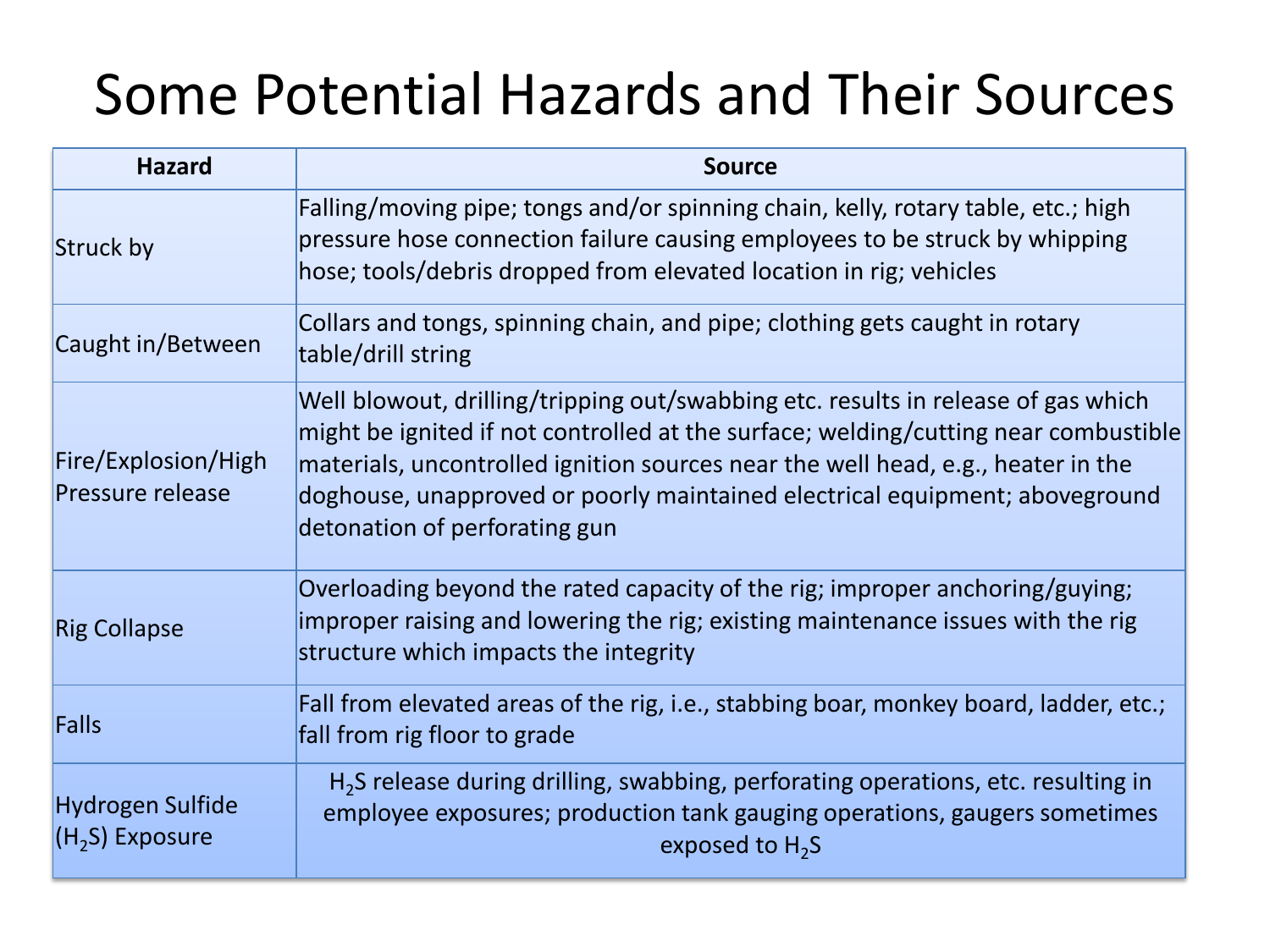

## Hydrogen Sulfide (H2S)

| <b>Synonyms &amp; Trade Names</b>              | Hydrosulfuric acid, Sewer gas, Sulfuretted hydrogen  |                            |  |
|------------------------------------------------|------------------------------------------------------|----------------------------|--|
| <b>CAS No.</b>                                 | <b>RTECS No.</b>                                     | <b>DOT ID &amp; Guide</b>  |  |
| 7783-06-4                                      | MX1225000                                            | 1053 117                   |  |
| Formula                                        | Conversion                                           | <b>IDLH</b>                |  |
| H <sub>2</sub> S                               | 1 ppm = 1.40 mg/m <sup>3</sup>                       | $ 100$ ppm                 |  |
|                                                |                                                      | See: 7783064               |  |
| <b>Exposure Limits</b>                         |                                                      | <b>Measurement Methods</b> |  |
| <b>NIOSH</b>                                   |                                                      |                            |  |
| : C 10 ppm (15 mg/m <sup>3</sup> ) [10-minute] |                                                      | NIOSH 6013;                |  |
| <b>OSHA PEL</b>                                |                                                      | <b>OSHA ID141</b>          |  |
|                                                | $\dagger$ : C 20 ppm 50 ppm [10-minute maximum peak] | See: NMAM or OSHA Methods  |  |

#### **Physical Description**

Colorless gas with a strong odor of rotten eggs. [Note: Sense of smell becomes rapidly fatigued & can NOT be relied upon to warn of the continuous presence of H2S. Shipped as a liquefied compressed gas.]

| MW:           | BP:             | <b>FRZ:</b> | Sol:     | <b>NP:</b>     | IP:      |
|---------------|-----------------|-------------|----------|----------------|----------|
| 34.1          | $-77^{\circ}$ F | $-122$ °F   | $ 0.4\%$ | $ 17.6$ atm    | 10.46 eV |
|               | FL.P:           | UEL:        | LEL:     | <b>RGasD:</b>  |          |
|               | $NA$ (Gas)      | 44.0%       | $ 4.0\%$ | $ 1.19\rangle$ |          |
| Flammable Gas |                 |             |          |                |          |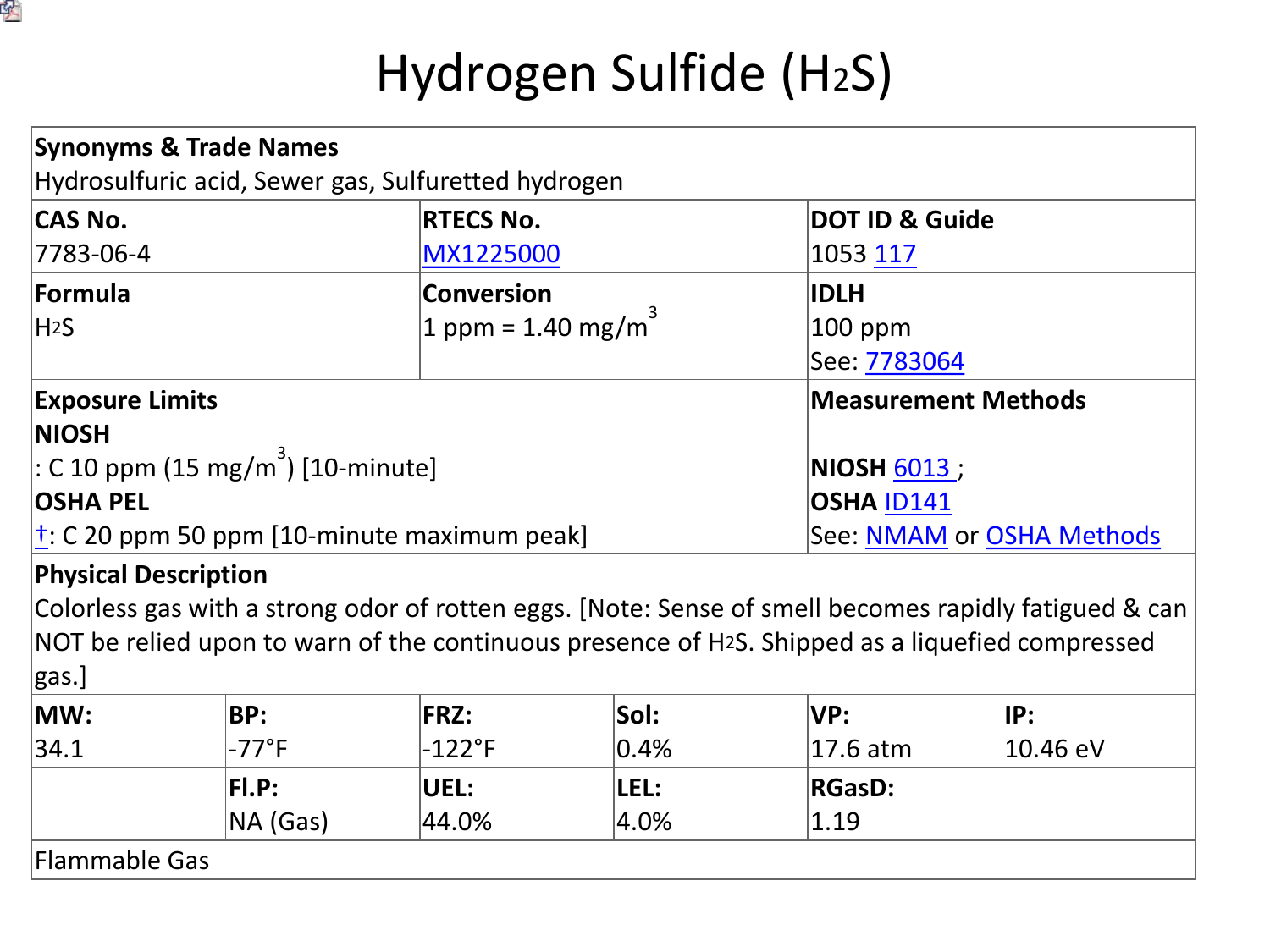

## Hydrogen Sulfide (H2S)

#### **Incompatibilities & Reactivities**

Strong oxidizers, strong nitric acid, metals

#### **Exposure Routes**

inhalation, skin and/or eye contact

#### **Symptoms**

irritation eyes, respiratory system; apnea, coma, convulsions; conjunctivitis, eye pain, lacrimation (discharge of tears), photophobia (abnormal visual intolerance to light), corneal vesiculation; dizziness, headache, lassitude (weakness, exhaustion), irritability, insomnia; gastrointestinal disturbance; liquid: frostbite

#### **Target Organs**

Eyes, respiratory system, central nervous system

| <b>Personal Protection/Sanitation</b> | <b>First Aid</b>                      |
|---------------------------------------|---------------------------------------|
| (See protection codes)                | (See procedures)                      |
| <b>Skin: Frostbite</b>                | <b>Eye: Frostbite</b>                 |
| <b>Eyes: Frostbite</b>                | <b>Skin: Frostbite</b>                |
| <b>Wash skin: No recommendation</b>   | <b>Breathing: Respiratory support</b> |
| <b>Remove:</b> When wet (flammable)   |                                       |
| <b>Change: No recommendation</b>      |                                       |
| <b>Provide:</b> Frostbite wash        |                                       |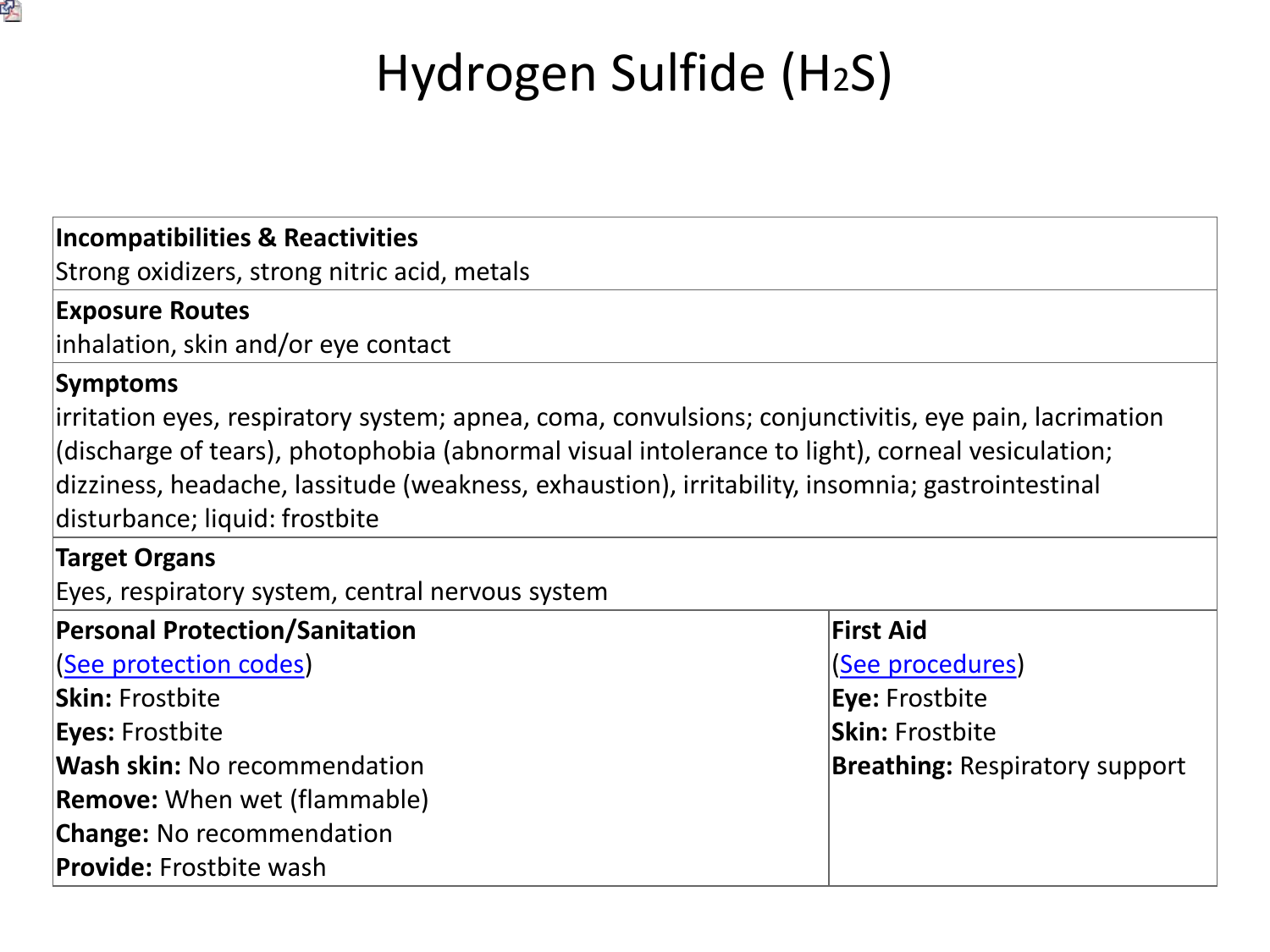# **Respirator Recommendations**

#### **NIOSH**

#### **Up to 100 ppm**:

(APF = 25) Any powered, air-purifying respirator with cartridge(s) providing protection against the compound of concern

(APF = 50) Any air-purifying, full-facepiece respirator (gas mask) with a chin-style, front- or backmounted canister providing protection against the compound of concern

 $(APF = 10)$  Any supplied-air respirator\*

(APF = 50) Any self-contained breathing apparatus with a full facepiece

#### **Emergency or planned entry into unknown concentrations or IDLH conditions:**

(APF = 10,000) Any self-contained breathing apparatus that has a full facepiece and is operated in a pressure-demand or other positive-pressure mode

(APF = 10,000) Any supplied-air respirator that has a full facepiece and is operated in a pressuredemand or other positive-pressure mode in combination with an auxiliary self-contained positivepressure breathing apparatus

#### **Escape:**

(APF = 50) Any air-purifying, full-facepiece respirator (gas mask) with a chin-style, front- or backmounted canister providing protection against the compound of concern Any appropriate escape-type, self-contained breathing apparatus

[Important additional information about respirator selection](http://www.cdc.gov/niosh/npg/pgintrod.html)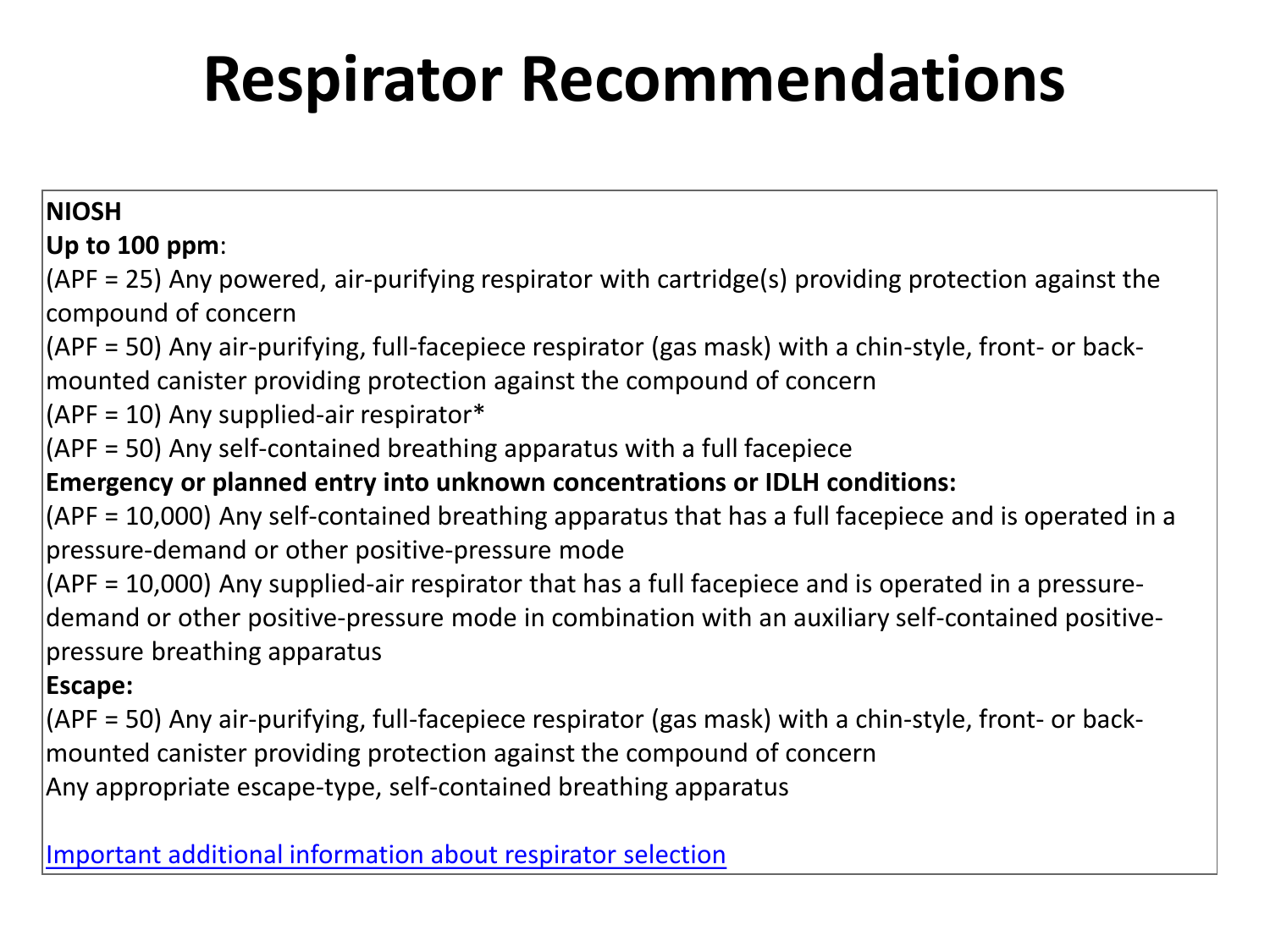## Top 10 OSHA Violations Cited

| <b>Standard</b> | # Cited | # Insp. | <b>Description</b>                                              |
|-----------------|---------|---------|-----------------------------------------------------------------|
| 1910.1200       | 62      | 35      | <b>Hazard Communication</b>                                     |
| 1910.146        | 54      | 10      | <b>Permit-Required Confined</b><br><b>Spaces</b>                |
| 5(a)(1)         | 52      | 40      | <b>General Duty Clause</b><br>(Section of OSHA Act)             |
| 1910.132        | 42      | 30      | <b>Personal Protective</b><br>Equipment, General                |
| 1910.305        | 42      | 24      | Wiring Methods,<br>Components, and Equip.<br>for General Use    |
| 1910.23         | 40      | 31      | <b>Guarding Floor &amp; Wall</b><br><b>Openings &amp; Holes</b> |
| 1910.134        | 39      | 11      | <b>Respiratory Protection</b>                                   |
| 1910.151        | 37      | 34      | <b>Medical Services &amp; First</b><br>Aid                      |
| 1910.141        | 33      | 27      | Sanitation                                                      |

**Source:** IMIS Database - FY 2005 (Federal only).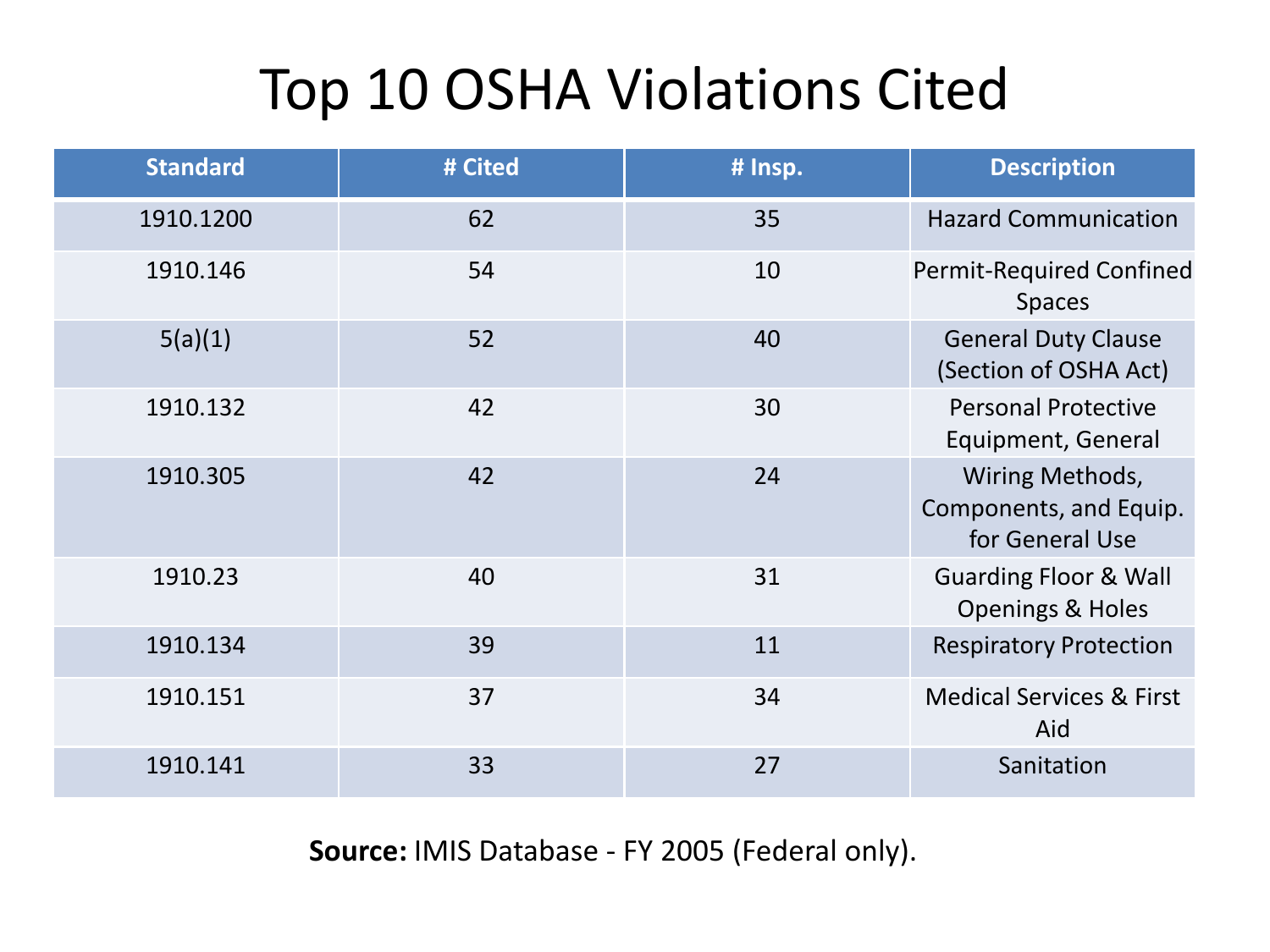### Hazard Communication

- In order to ensure chemical safety in the workplace, information must be available about the identities and hazards of the chemicals. OSHA's Hazard Communication Standard (HCS) requires the development and dissemination of such information:
	- Chemical manufacturers and importers are required to evaluate the hazards of the chemicals they produce or import, and
	- Prepare labels and material safety data sheets (MSDSs) to convey the hazard information to their downstream customers.
	- All employers with hazardous chemicals in their workplaces must have labels and MSDSs for their exposed workers, and train them to handle the chemicals appropriately.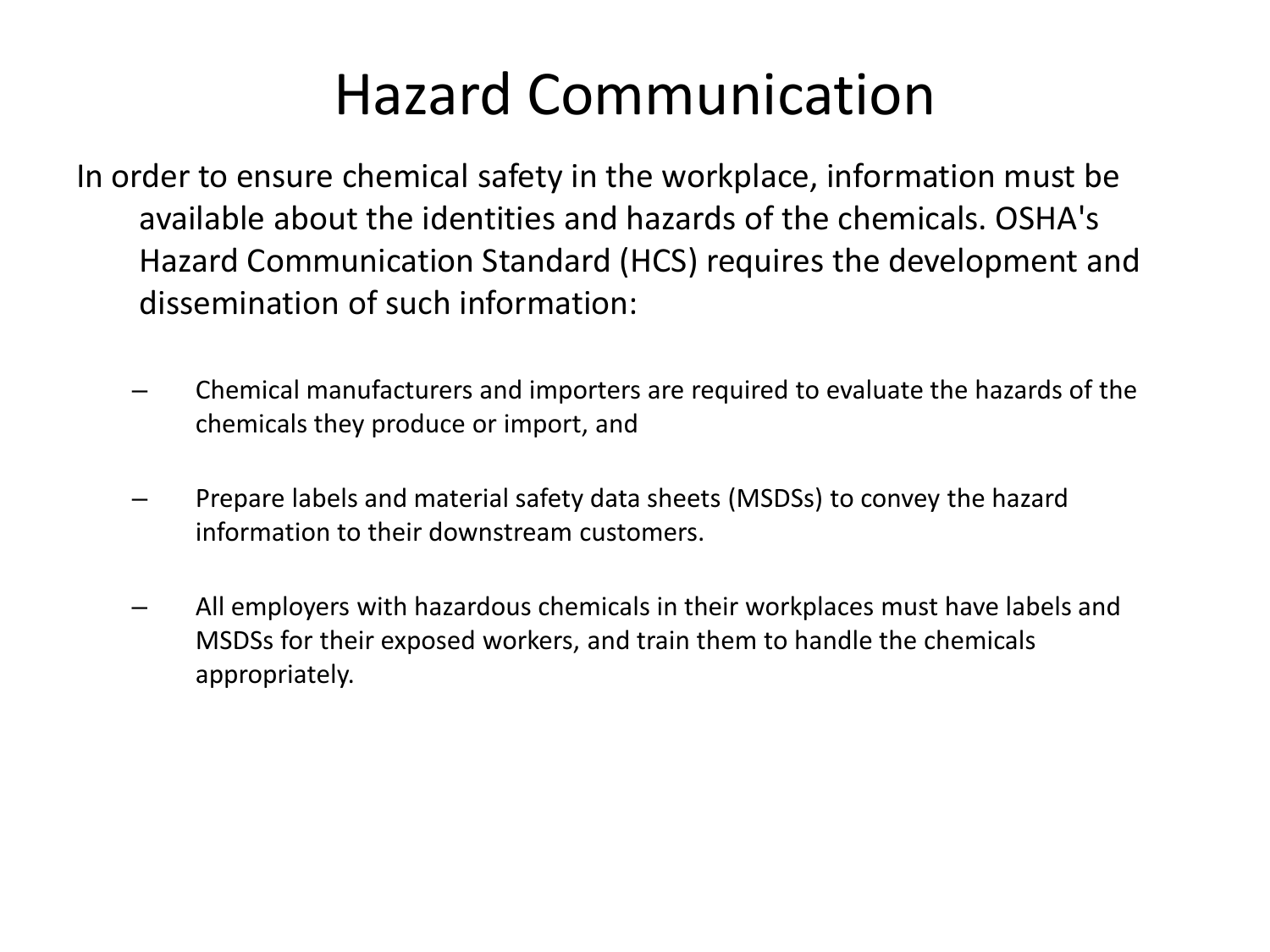Reading an **MSDS** Exercise

## Reading MSDS Power Point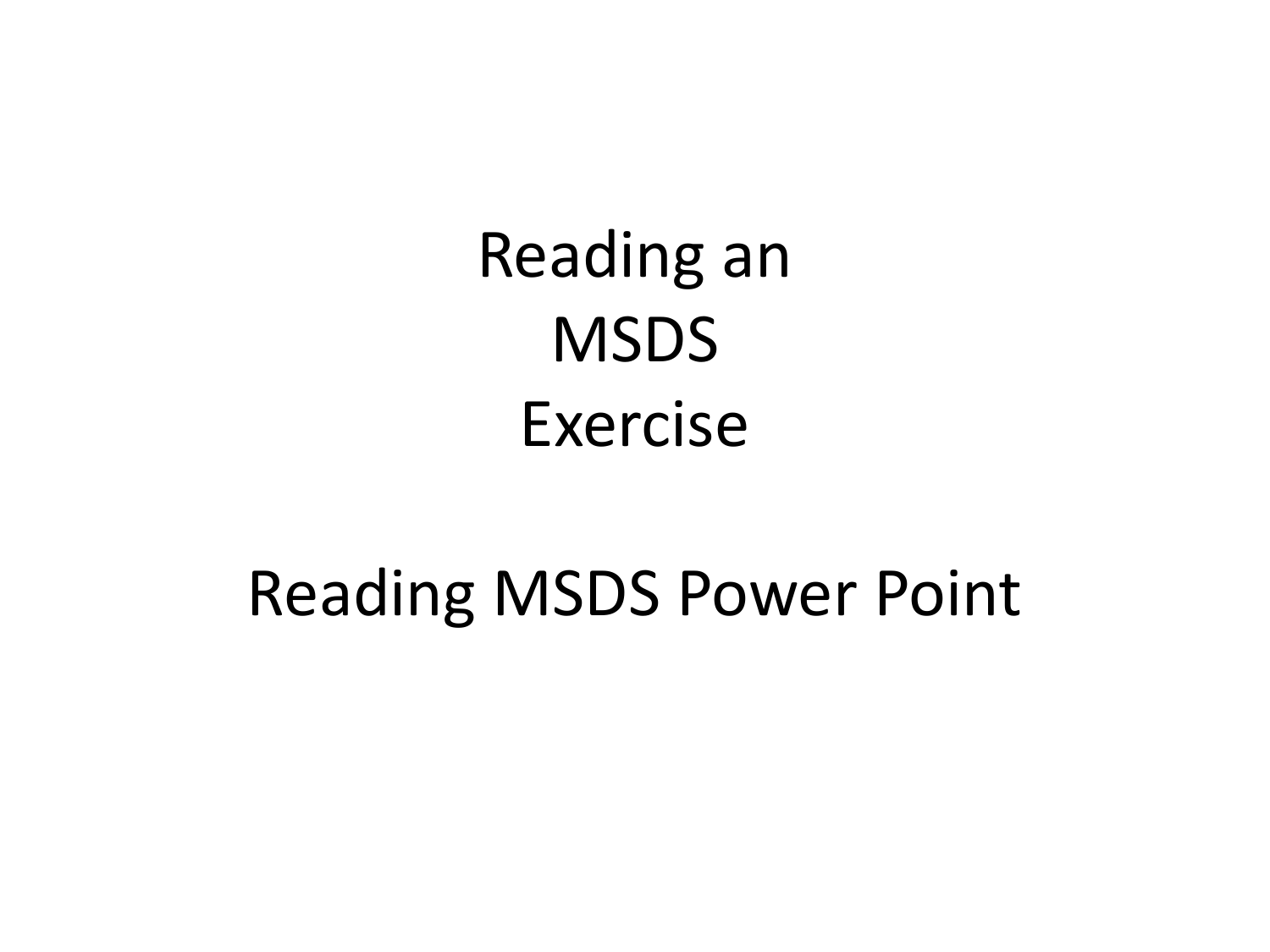# NFPA Diamond

Please watch the video at the following link

[http://www.slideshare.net/alchemist/nfpa](http://www.slideshare.net/alchemist/nfpa-and-msds-presentation)[and-msds-presentation](http://www.slideshare.net/alchemist/nfpa-and-msds-presentation)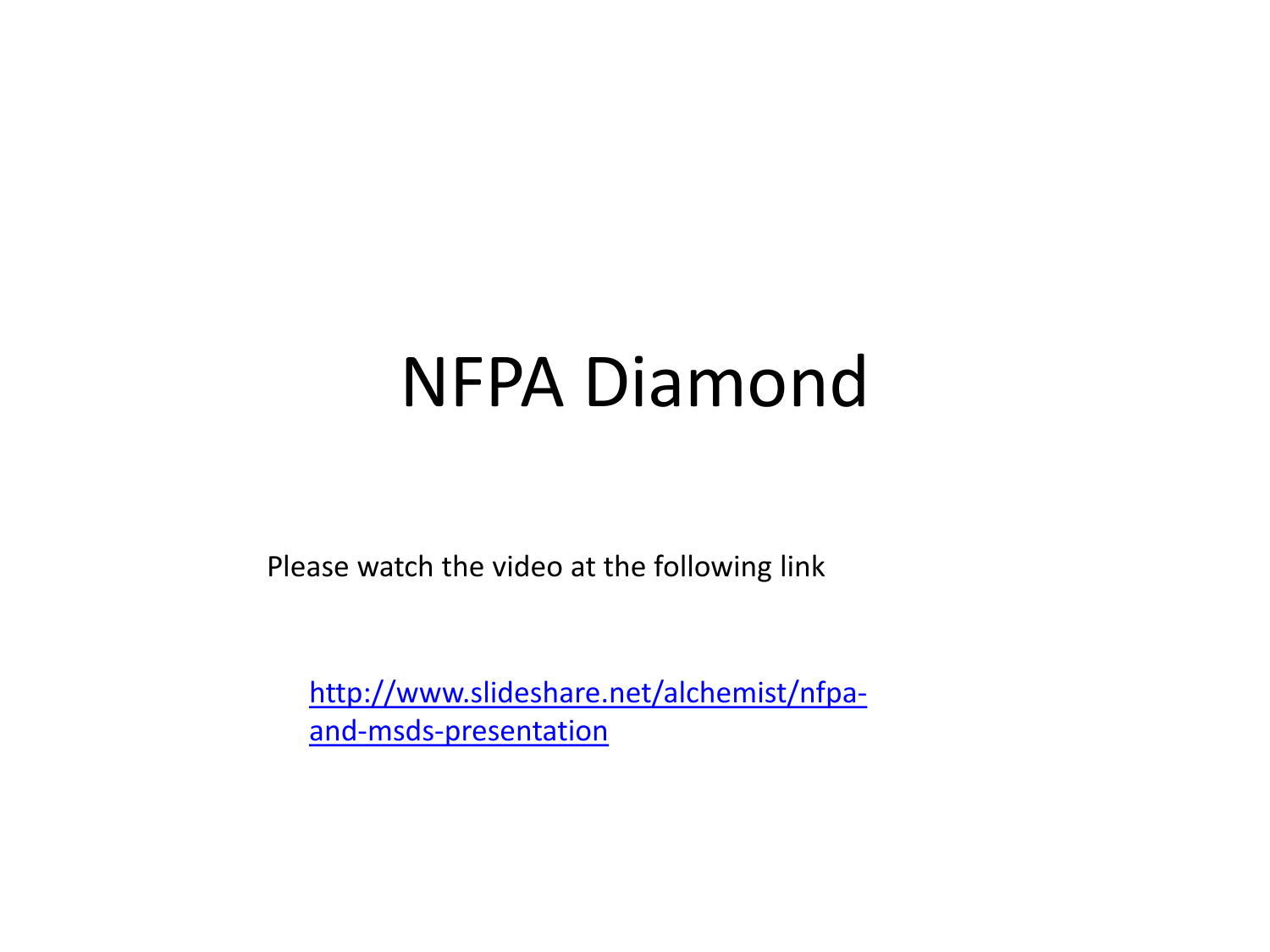

**Content Reviewed** 05/20/2009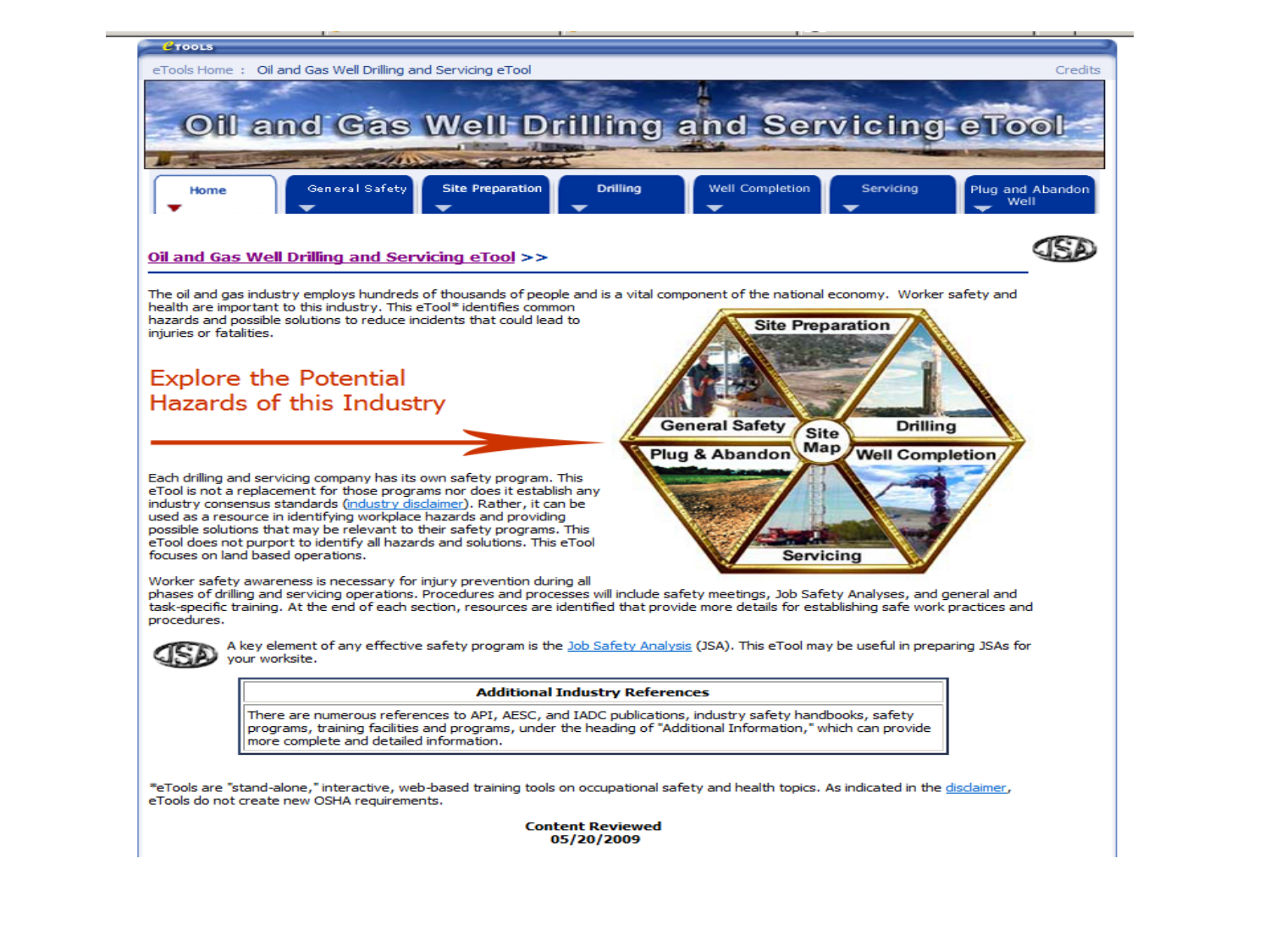# [Oil and Gas Well Drilling and Servicing](http://www.osha.gov/SLTC/etools/oilandgas/index.html)  [eTool](http://www.osha.gov/SLTC/etools/oilandgas/index.html)

http://www.osha.gov/SLTC/etools/oilandgas/index.html

**Review the links on the hexagon for the exam. You may be asked questions on the first page after you click the link**

**Hint – Focus on Potential Hazards & Possible Solutions sections**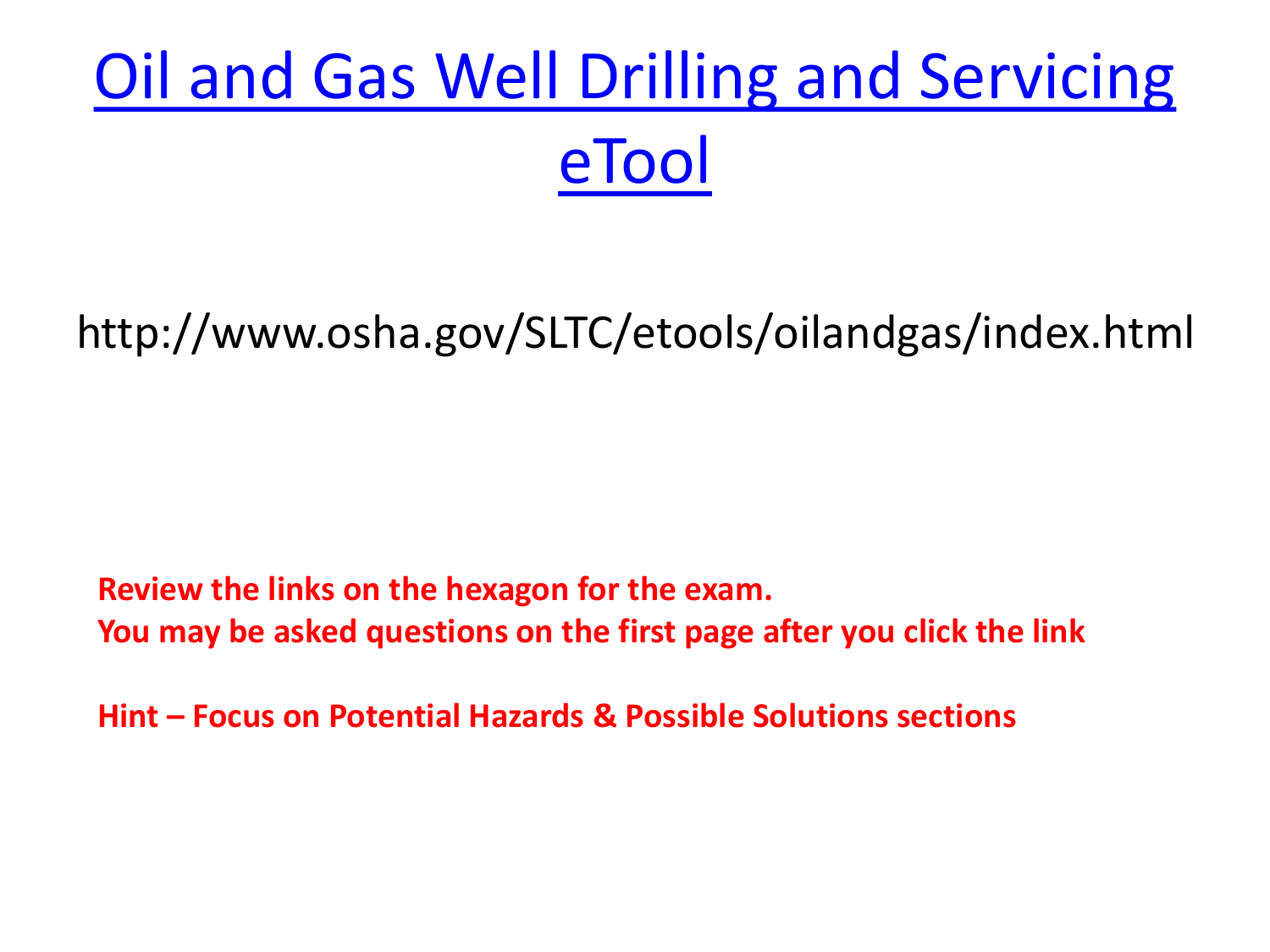# Remember 4 Main Questions To Keep Safe

### • **What?**

- What am I doing?
- What are other people and equipment doing around me?

### • **When?**

- When can I be in an accident?
- When can I cause an accident?
- When will I be safe?

### • **Where?**

- Where am I going?
- Where can I get hurt?
- Where is it safe?

### • **How?**

- How can I get hurt?
- How can I prevent an accident